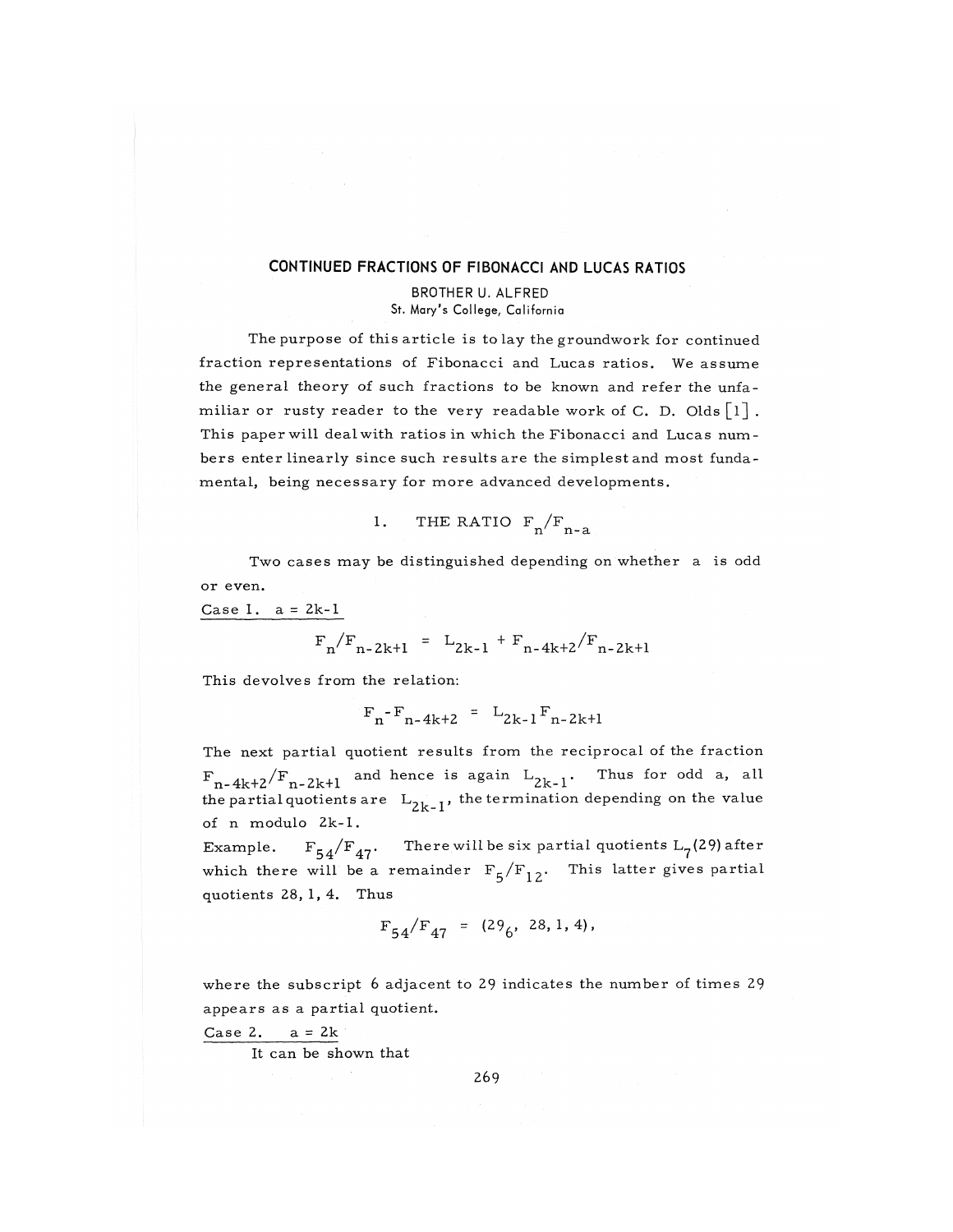## 270 CONTINUED FRACTIONS OF FIBONACCI December

$$
F_n/F_{n-2k} = L_{2k} - 1 + \frac{F_{n-2k} - F_{n-4k}}{F_{n-2k}}
$$

Then

$$
\frac{F_{n-2k}}{F_{n-2k} - F_{n-4k}} = 1 + \frac{F_{n-4k}}{F_{n-2k} - F_{n-4k}}
$$

Next

$$
\frac{F_{n-2k} - F_{n-4k}}{F_{n-4k}} = L_{2k} - 2 + \frac{F_{n-4k} - F_{n-6k}}{F_{n-4k}}
$$

Thus, there is a repeating pattern. The first partial quotient is  $L_{2k}^{-1}$ ; this is followed by (1,  $L_{2k}$ -2) as a repeated pattern, the remainder after r such partial quotient pairs being

$$
\frac{F_{n-2(r+1)k} - F_{n-2(r+2)k}}{F_{n-2(r+1)k}}
$$

Example.  $F_{40}/F_{32}$  has a first partial quotient of  $L_{8}-1 = 46$  followed by three sets (1, 45) and a remainder

$$
\frac{\mathrm{F}_8 - \mathrm{F}_0}{\mathrm{F}_8} = 1
$$

Thus

 $F_{40}/F_{32} = [46, (1, 45)]$ 

which could also be represented  $[46, (1, 45)<sub>2</sub>, 1, 46]$ 

2. THE RATIO 
$$
L_n/F_{n-a}
$$

Case 1. a odd

$$
L_n/F_{n-a} = 5F_a - 1 + \frac{F_{n-a} - L_{n-2a}}{F_{n-a}}
$$

where the relation  $5F$ <sub>n-2</sub> = L<sub>n</sub> + L<sub>n-22</sub> has been used in arriving a n-a n n-2a to an s at this result.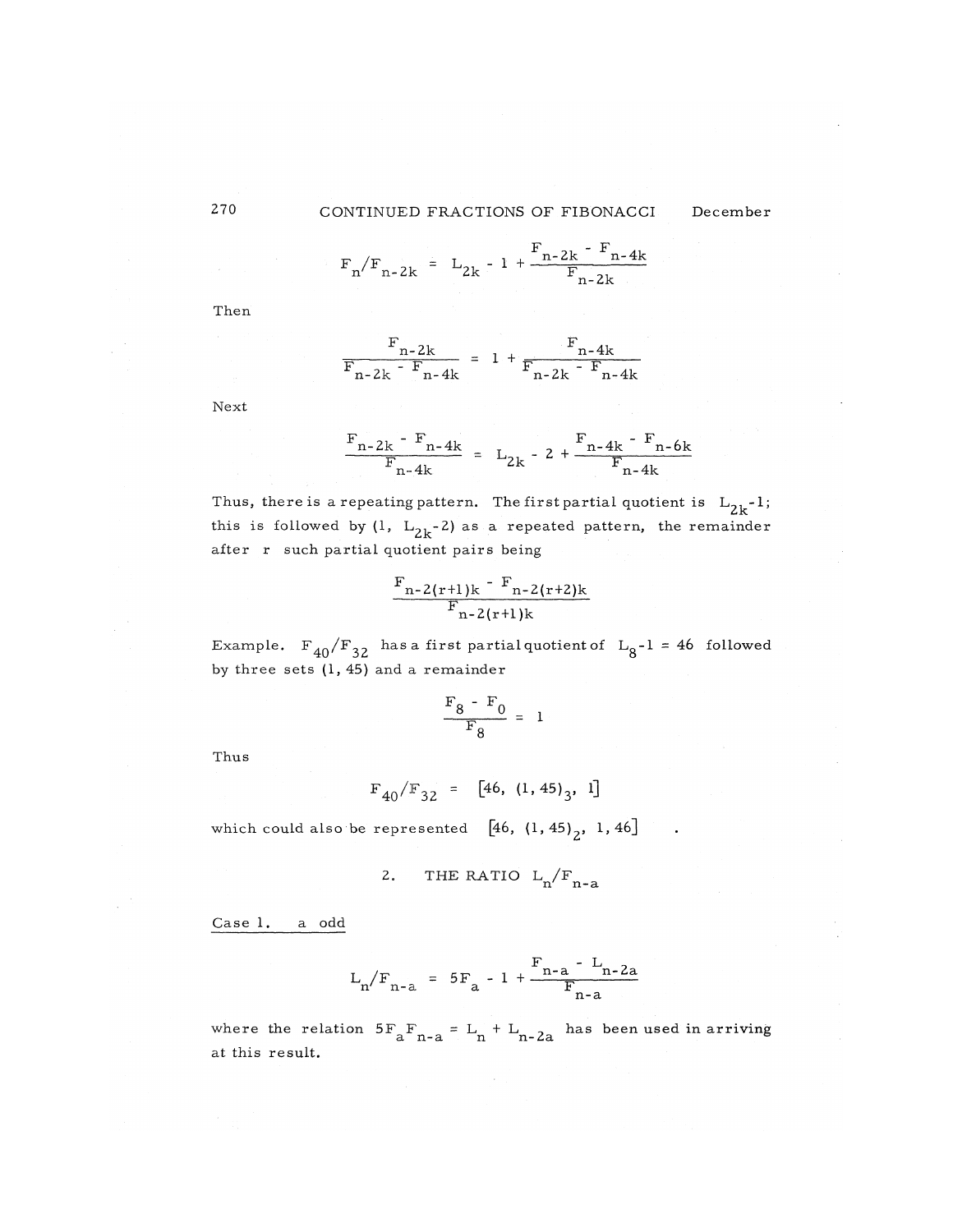## 1964 AND LUCAS RATIOS

Then

 $F_{n-a}$   $L_{n-2}$  $F_{n-a} - L_{n-2a} = 1 + F_{n-a} - L_{n-2}$ n - a n-Za n- a n-Za

Next

$$
\frac{F_{n-a} - L_{n-2a}}{L_{n-2a}} = F_a - 2 + \frac{L_{n-2a} - F_{n-3a}}{L_{n-2a}}
$$

where the relation  $F_2L_{n-2a} = F_{n-a} + F_{n-3a}$  has been employed.  $\alpha$  n- $\alpha$  n- $\alpha$  n- $\alpha$   $\alpha$ Then

$$
\frac{L_{n-2a}}{L_{n-2a} - F_{n-3a}} = 1 + \frac{F_{n-3a}}{L_{n-2a} - F_{n-3a}}
$$

Finally

$$
\frac{L_{n-2a} - F_{n-3a}}{F_{n-3a}} = 5F_a - 2 + \frac{F_{n-3a} - L_{n-4a}}{F_{n-3a}}
$$

The form of the remainder is the same as that of the first remainder so that a cycle has been completed. In summary, the first term is  $5F_a-1$ ; the cycle that is repeated is 1,  $F_a-2$ , 1,  $5F_a-2$ ; the remainder after r cycles is:

$$
\frac{F_{n-(2r+1)a} - L_{n-(2r+2)a}}{F_{n-(2r+1)a}}
$$

Example.

 $L_{86}/F_{79} = [64, (1, 11, 1, 63)_5, 1, 10, 3]$ 

The verification of this development is shown below.

271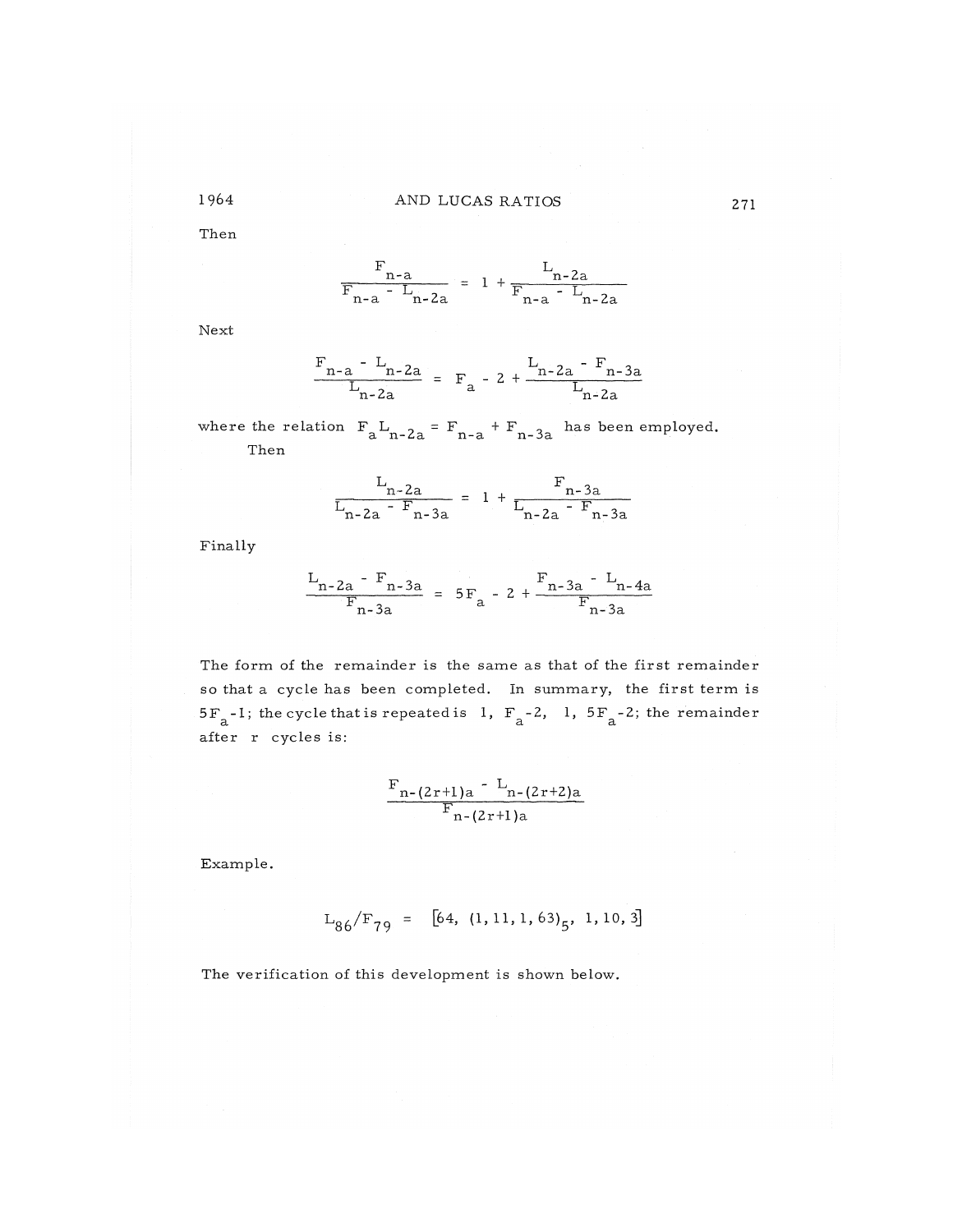| 272 |                 | CONTINUED FRACTIONS OF FIBONACCI          |                      | December |
|-----|-----------------|-------------------------------------------|----------------------|----------|
|     |                 | 0                                         | 1                    |          |
|     |                 | $\mathbf{l}$                              | $\Omega$             |          |
|     | 64              | 64                                        | $\bf{l}$             |          |
|     | $\mathbf{1}$    | 65                                        | $\mathbf{I}$         |          |
|     | 11              | 779                                       | 12                   |          |
|     | $\mathbf{1}$    | 844                                       | 13                   |          |
|     | 63              | 53951                                     | 831                  |          |
|     | $\mathbf{1}$    | 54795                                     | 844                  |          |
|     | 11              | 6 56696                                   | 10115                |          |
|     | 1               | 7 11491                                   | 10959                |          |
|     | 63              | 454 80629                                 | 7 00532              |          |
|     | $\mathbf{1}$    | 461 92120                                 | 7 11491              |          |
|     | 11              | 5535 93949                                | 85 26933             |          |
|     | $\mathbf{1}$    | 599786069                                 | 92 38424             |          |
|     | 63              | 3 83401 16296                             | 5905 47645           |          |
|     | $\mathbf{1}$    | 3 89399 02365                             | 599786069            |          |
|     | 11              | 46 66790 42311                            | 71881 94404          |          |
|     | $\mathbf{1}$    | 50 56189 44676                            | 77879 80473          |          |
|     | 63              | 3232 06725 56899                          | 49 78309 64203       |          |
|     | $\mathbf{1}$    | 3282 62915 01575                          | 50 56189 44676       |          |
|     | 11              | 39340 98790 74224                         | 605 96393 55639      |          |
|     | $\mathbf{1}$    | 42623 61705 75799                         | 656 52583 00315      |          |
|     | 63              | 27 24628 86253 49561                      | 41967 09122 75484    |          |
|     | $\mathbf{1}$    | 27 67252 47959 25360                      | 42623 61705 75799    |          |
|     | 10 <sup>°</sup> | 303 97153 65846 03161 4 68203 26180 33474 |                      |          |
|     | 3               | 939 58713 45497 34843                     | 14 47233 40246 76221 |          |
|     |                 | $L_{86}$                                  | $F_{79}$             |          |

Case 2. a even

 $\sim$   $\star$ 

 $\sim$   $\sim$ 

 $\frac{1}{2} \frac{1}{2} \frac{1}{2} \frac{1}{2} \frac{1}{2} \frac{1}{2}$ 

$$
L_n / F_{n-a} = 5F_a + \frac{L_{n-2a}}{F_{n-a}}
$$

where the relation  $5F$ <sub>n-2</sub> = L<sub>n</sub>-L<sub>n-2a</sub> has been used in the transa n- a n n-Za formation. Then

$$
\frac{\mathrm{F}_{n-a}}{\mathrm{L}_{n-2a}} = \mathrm{F}_a + \frac{\mathrm{F}_{n-3a}}{\mathrm{L}_{n-2a}}
$$

by virtue of the relation  $F_a L_{n-2a} = F_{n-a} - F_{n-3a}$ . Thus the pattern is

$$
({}^5\mathrm{F}_{\mathrm{a}},\mathrm{F}_{\mathrm{a}}\mathrm{)}_{\mathrm{r}}
$$

with a remainder after r periods of

$$
\frac{\mathrm{F}_{\mathrm{n}\text{-}\mathrm{(2r+1)a}}}{L_{\mathrm{n}\text{-}2\mathrm{ra}}}
$$

 $\ddot{\phantom{1}}$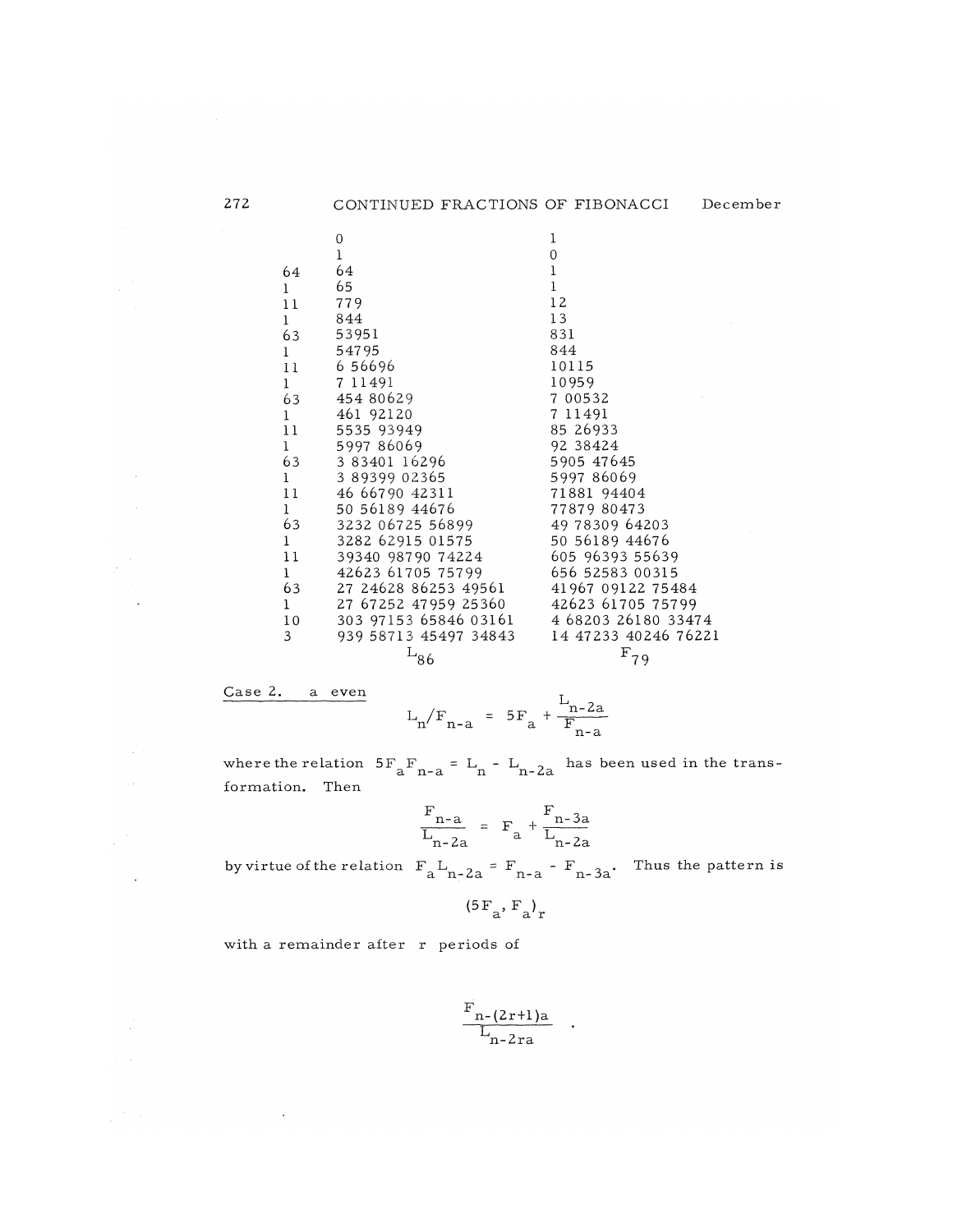# 1964 AND LUCAS RATIOS 273

Example.  $L_{79}/F_{71} = (5F_8, F_8)_4$  with a remainder of  $F_7/L_{15}$ . Thus

$$
L_{79}/F_{71} = [(105, 21)4, 104, 1, 12]
$$

3. THE RATIO  $F_n/L_{n-a}$ n n-a

The algebra is quite similar to that in the case of  $L_{\rm g}/F_{\rm g}$  so that only the final results will be given. If a is even, the partial quotients are given by que o transformada en termento de la contrada en el contrado de la contrada en el contrado de la contrada en e<br>En el contrado de la contrada en el contrado de la contrada en el contrado de la contrada en el contrado de la

$$
(\mathrm{F}_{a}, \mathrm{5F}_{a})_{\mathrm{r}}
$$

with a remainder of

$$
\frac{\Gamma_{n-(2r+1)a}}{\Gamma_{n-2ra}}
$$

If a is odd, there is a first partial quotient of  $F_a$ -1 followed by cycles

$$
(1, 5F_a - 2, 1, F_a - 2)_r
$$

with a remainder of

$$
\frac{L_{n-(2r+1)a} - F_{n-(2r+2)a}}{L_{n-(2r+1)a}}
$$

4. THE RATIO L<sub>1</sub>/L<sub>1</sub>  $n - a$ 

Case 1. a even

$$
L_n / L_{n-2k} = L_{2k} - 1 + \frac{L_{n-2k} - L_{n-4k}}{L_{n-2k}}
$$

the relation  $L_n - L_{2k}L_{n-2k} = -L_{n-4k}$  being used in the transformation. Then

$$
\frac{L_{n-2k}}{L_{n-2k} - L_{n-4k}} = 1 + \frac{L_{n-4k}}{L_{n-2k} - L_{n-4k}}
$$
  

$$
L_{n-4k} - L_{n-4k}
$$

and 
$$
\frac{L_{n-2k} - L_{n-4k}}{L_{n-4k}} = L_{2k} - 2 + \frac{L_{n-4k} - L_{n-6k}}{L_{n-4k}}
$$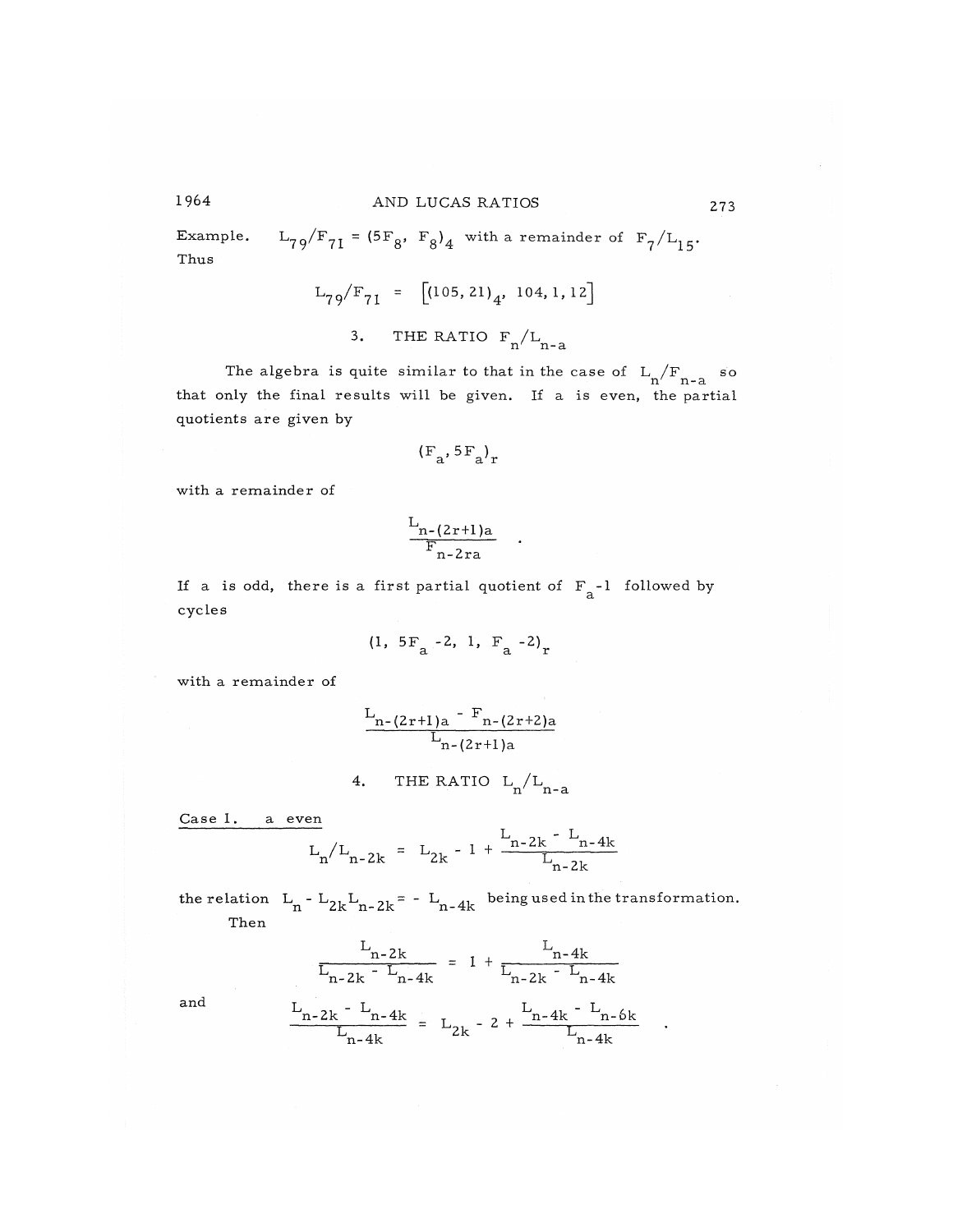Hence the pattern is:  $L_{2k}$  -1, (1,  $L_{2k}$  -2), with a remainder

$$
\frac{L_{n-2(r+1)k} - L_{n-2(r+2)k}}{L_{n-2(r+1)k}}
$$

Case 2. a odd

$$
\frac{L_n}{L_{n-2k+1}} = L_{2k-1} + \frac{L_{n-4k+2}}{L_{n-2k+1}}
$$

Thus the process is a repeating one, the remainder after  $r$  partial quotients being

$$
\frac{L_{n-(r+1)(2k-1)}}{L_{n-r(2k-1)}}
$$

#### 5. GENERAL FIBONACCI SEQUENCE

Let the sequence be taken in the standard form  $[2]$  in which

$$
f_1 = a, \quad f_2 = b, \quad a < b/2
$$

Then

so that

$$
f_n = F_{n-1}b + F_{n-2}a
$$

$$
\frac{f_{n}}{f_{n-k}} = \frac{F_{n-1}b + F_{n-2}a}{F_{n-1-k}b + F_{n-2-k}a}
$$

If k is odd,

$$
F_n/F_{n-k} = L_k + F_{n-2k}/F_{n-k}
$$

so that

$$
\frac{f_{n}}{f_{n-k}} = L_{k} + \frac{(F_{n-1} - L_{k} F_{n-1-k})b + (F_{n-2} - F_{n-2-k} L_{k})a}{b F_{n-1-k} + a F_{n-2-k}}
$$
\n
$$
= L_{k} + \frac{f_{n-2k}}{f_{n-k}}.
$$

 $\bar{\alpha}$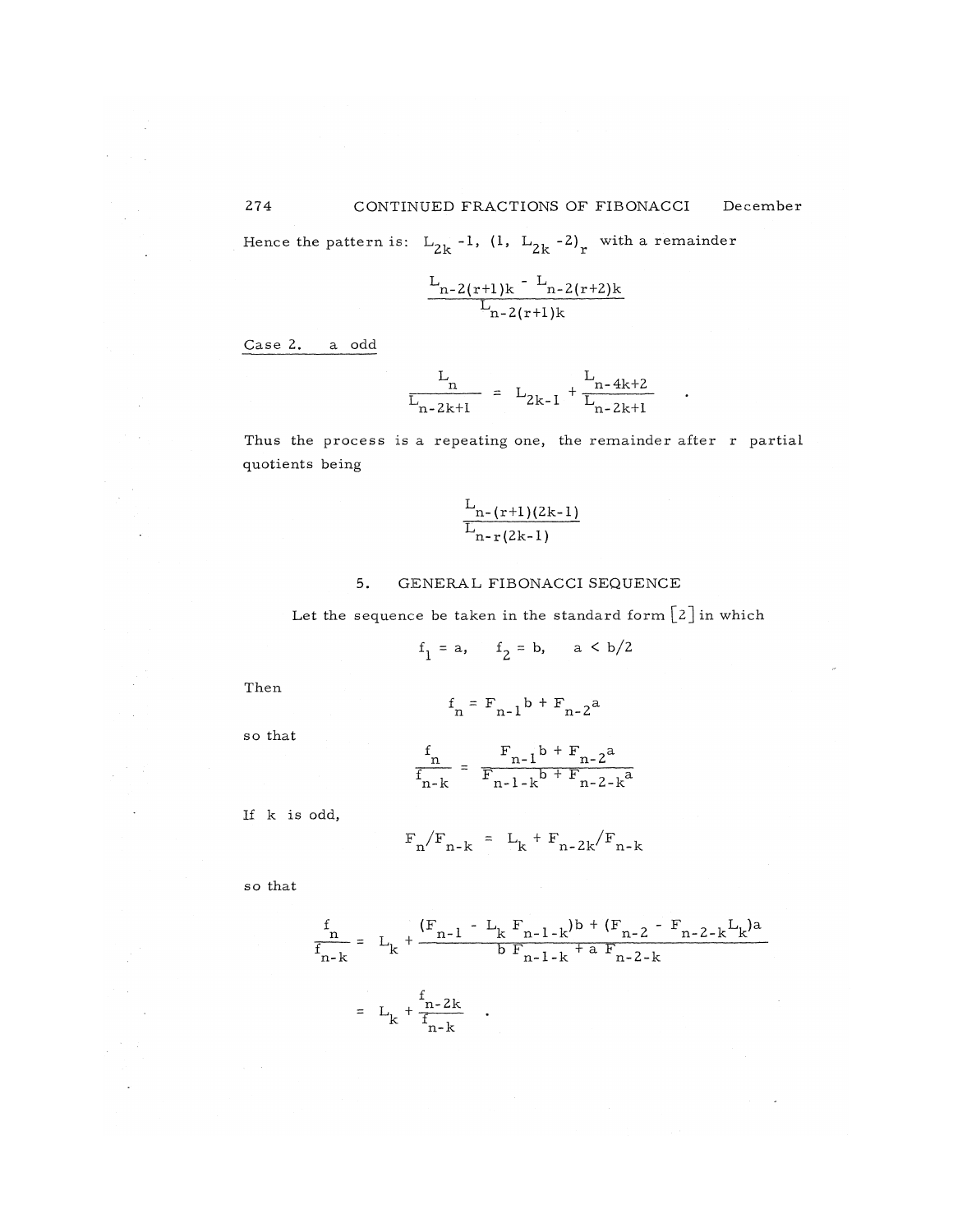## 1964 AND LUCAS RATIOS 275

*K.* **r** 

Hence, there is a series of partial quotients  $(L_{\rm L})$  with a remainder

$$
\frac{f_{n-(r+1)k}}{f_{n-rk}}
$$

Example. Using the series 
$$
(1, 4)
$$
,

$$
f_{62}/f_{55} = (L_7)_7
$$
 with a remainder  $f_6/f_{13} = 23/665$ 

Thus

$$
f_{62}/f_{55} = [(29)_7, 28, 1, 10]
$$

If k is even,

$$
f_n/f_{n-k} = L_k - 1 + \frac{f_{n-k} - f_{n-2k}}{f_{n-k}}
$$

Then

$$
\frac{f_{n-k}}{f_{n-k} - f_{n-2k}} = 1 + \frac{f_{n-2k}}{f_{n-k} - f_{n-2k}}
$$
\n
$$
\frac{f_{n-k} - f_{n-2k}}{f_{n-2k}} = L_{k} - 2 + \frac{f_{n-2k} - f_{n-3k}}{f_{n-2k}}
$$

so that the pattern is

$$
L_k - 1
$$
, (1,  $L_k^{-2}$ )<sub>r</sub>

with a remainder

$$
\frac{f_{n-(r+1)k} - f_{n-(r+2)k}}{f_{n-(r+1)k}}
$$

Example.  $f_{93}/f_{83}$  in the (1,4) series.

$$
f_{93}/f_{83} = [122, (1, 121)_7]
$$

with a remainder

$$
\frac{\begin{array}{c} f_{13} - f_3 \\ f_{13} \end{array}}{f_{13}}
$$